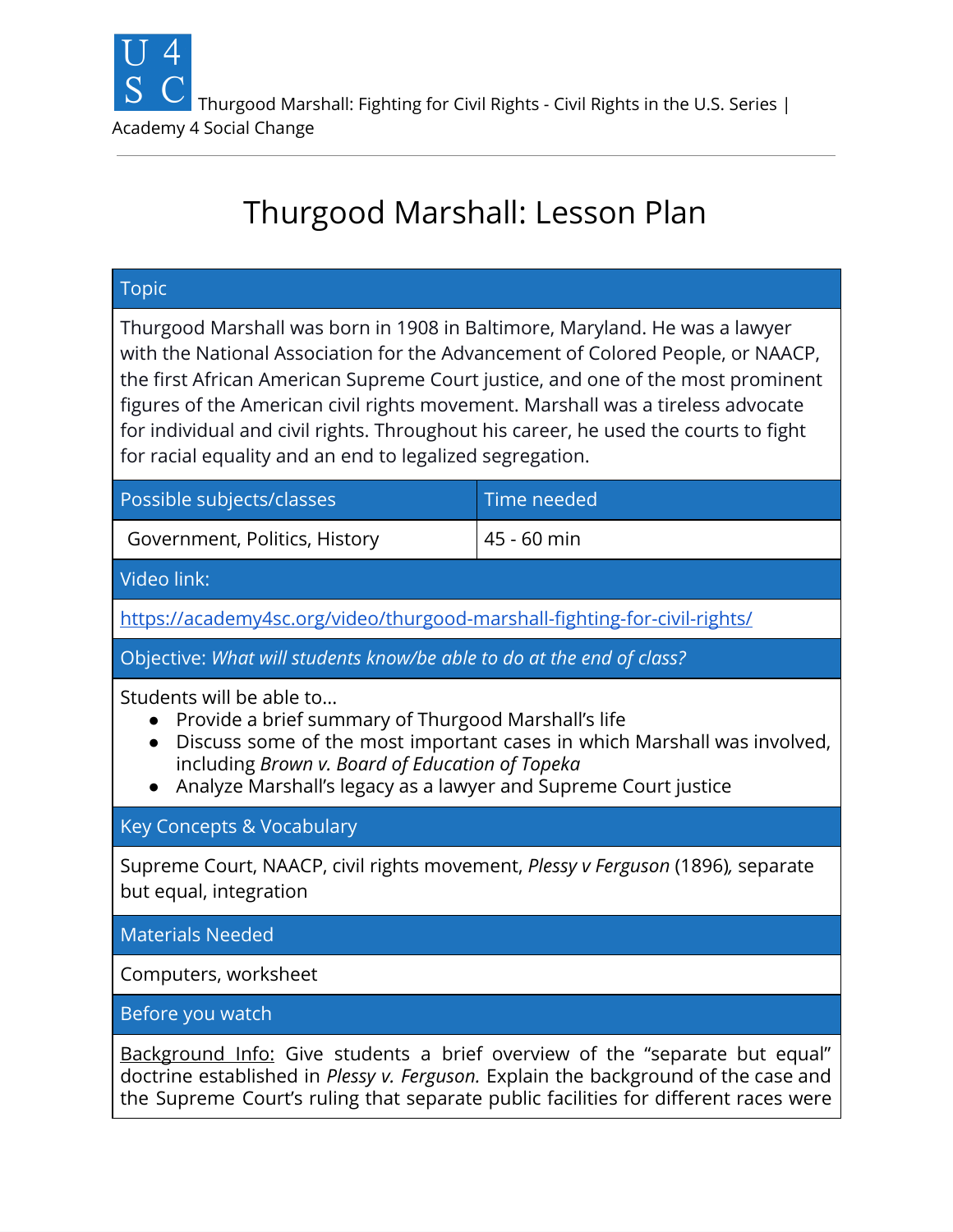

Thurgood Marshall: Fighting for Civil Rights - Civil Rights in the U.S. Series |

#### Academy 4 Social Change

constitutional as long as they were equal. More background information about *Plessy* can be found [here](https://www.history.com/topics/black-history/plessy-v-ferguson) and here.

### While you watch

- 1. Why couldn't Marshall attend the University of Maryland School of Lawl?
- 2. What did *Sweatt v. Painter* (1950) set the stage for?
- 3. What is the most famous case Marshall argued?

## After you watch/discussion questions

- 1. Why is it important for schools to be integrated? How can integration benefit all students, regardless of race?
- 2. Marshall helped set a legal precedent to fight segregation. Laws alone, though, are not enough to eliminate segregation. What else needs to happen for desegregation to be successful?
- 3. Do you think we have finished dismantling the doctrine of "separate but equal"? Can you think of public facilities, jobs, or other areas in which some races are disproportionately represented?

## Activity Ideas

Further Research: Assign each student a case that Marshall argued. Possible cases include: *Murray v. Pearson* (1936), *Chambers v. Florida* (1940), *Smith v. Allwright* (1944), *Shelley v. Kraemer* (1948), *Sweatt v. Painter* (1950), and *McLaurin v. Oklahoma State Regents* (1950). Students should answer the worksheet questions about their case.

Applications to Today: Marshall helped legally dismantle segregation in education, but de facto segregation still exists today. Have students research modern issues, such as tracking, surrounding the integration of schools. They can find sources online, but some links to get them started are:

- [https://www.nytimes.com/2018/03/30/opinion/linda-brown-school-integrat](https://www.nytimes.com/2018/03/30/opinion/linda-brown-school-integration.html)  [ion.html](https://www.nytimes.com/2018/03/30/opinion/linda-brown-school-integration.html)
- [https://www.theatlantic.com/education/archive/2014/11/modern-day-segre](https://www.theatlantic.com/education/archive/2014/11/modern-day-segregation-in-public-schools/382846/)  [gation-in-public-schools/382846/](https://www.theatlantic.com/education/archive/2014/11/modern-day-segregation-in-public-schools/382846/)
- [https://www.splcenter.org/news/2019/05/11/weekend-read-brown-v-board](https://www.splcenter.org/news/2019/05/11/weekend-read-brown-v-board-education-and-modern-day-segregation) [-education-and-modern-day-segregation](https://www.splcenter.org/news/2019/05/11/weekend-read-brown-v-board-education-and-modern-day-segregation)